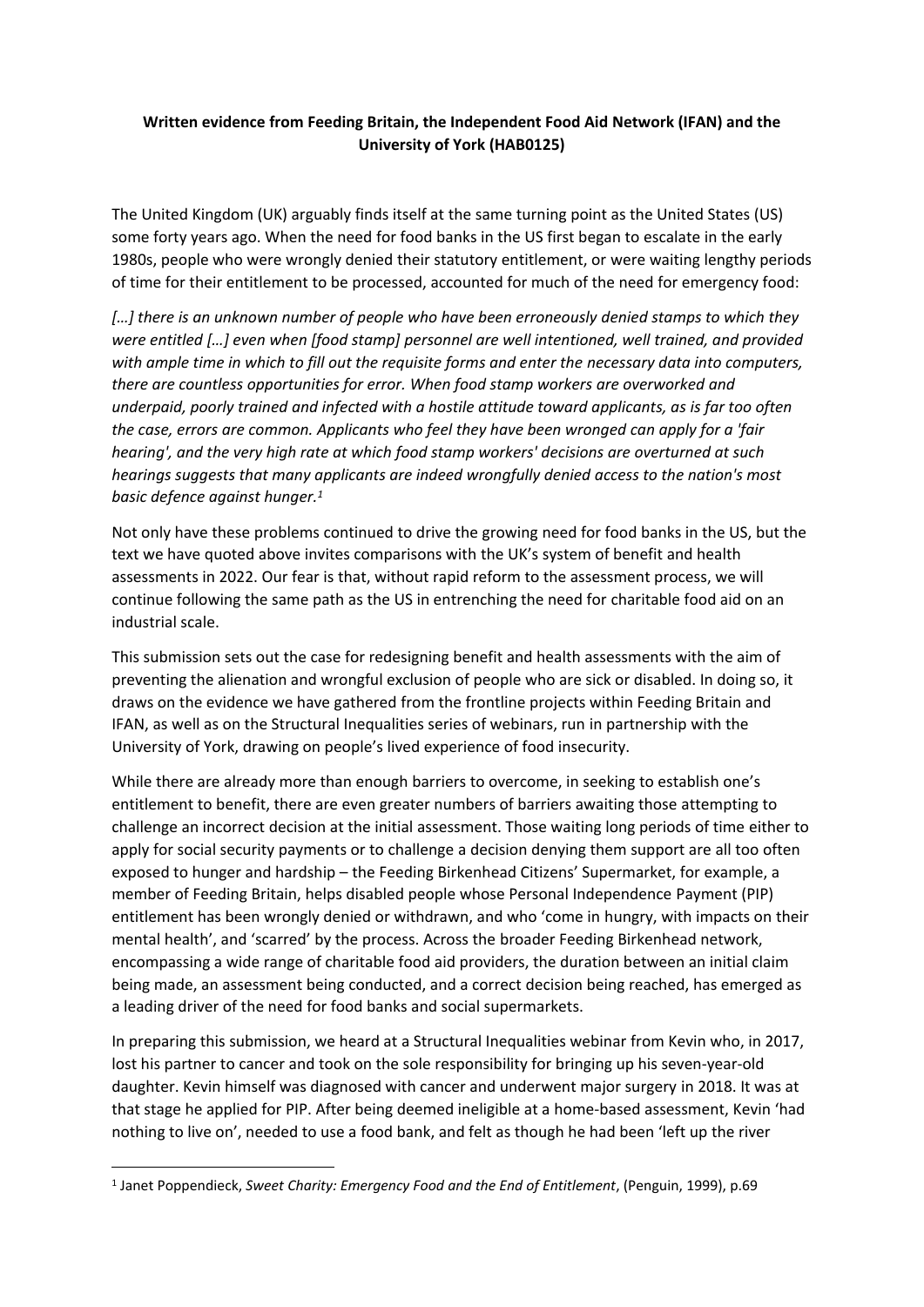without a paddle'. Like so many people facing this situation, Kevin went through the lengthy appeals process and the initial decision to deny his entitlement was overturned. In Kevin's words, 'why did you leave me without food? I didn't do anything wrong. I didn't ask to have cancer. I don't want anybody else to go through what I went through […] when I found out about PIP, they made it so complicated for me to fill the questionnaires in. It's like they didn't want me to know about it'.

Parts of the assessment that Kevin was able to recall are quite startling: 'the assessor was not even a nurse and yet managed to diagnose me in one hour with no points'; '"You sound positive, you must be a lot better than what you were". I thought, it's not about how I speak, you don't know what's going on inside my body'; 'do they really want people who are really suffering to have PIP? It really demoralised me'; '"The dog jumped on your leg. Because it did that, you must be fit"'; 'I felt I could cry but I couldn't cry in front of my daughter'.

Vickie Joel from the West Norfolk Disability Information Service (WNDiS) noted that Kevin's experience was not atypical: 'I'm really concerned about how many people get zero [points on their assessment]. I'd question the fairness of the assessment. It makes people feel undeserving and it's not an adequate service if it's doing that'. Indeed, one example provided by Feeding Bradford & Keighley noted how, 'we helped complete a PIP form for a client and, unfortunately, they were refused and scored zero points on all descriptors. We helped request a mandatory reconsideration and they were awarded enhanced rate daily living component and standard rate of mobility, giving them increased income of £113.30 per week and additional passported benefit of £67.60 weekly and £163.73 monthly'.

Why, we ask, was the correct decision not reached at the first attempt? Vickie added that, 'another client undergoing a work capability assessment was taking 100mg a day of Entresto medication – used to stop hospitalisation and sudden death. The assessment result said that the evidence did not suggest the client has a condition which is life threatening, that significant functional impairment was unlikely and that they could return to work. It trivialised a very serious heart condition where the heart only works at 30%. We won the tribunal which gave some vindication, but it was a questionable decision in the first place'.

We see a pattern emerge regularly among people having to seek help from food banks: score zero points, seek a mandatory reconsideration of the decision, and then wait between six and nine months for a tribunal to hear an appeal against the decision. It is not surprising that, in the words of Annie McCormack, Chair of Broke Not Broken in Kinross, a member of the Independent Food Aid Network, 'People are ground down and don't have the energy to challenge decisions. People need an advocate, someone in their corner who has their back'. Moreover, in the words of one advice worker, 'we have clients who go through assessments and, when we start the appeals process with them, we always say that there are hurdles: "if we don't get it at the first hurdle, don't worry, we'll keep going". We always explain that any payment they get should be backdated to when they applied. But what they always come back with is, "that's great, but it doesn't help with the bills this week. It doesn't help in the meantime". I've just taken someone through an upper tribunal appeal on PIP which we won […] but the period of time the woman went without that money wasn't free to her. She took out loans with massive rates of interest. Bailiffs have been and she's had to replace things at a cost.'

As bad as this experience is for claimants, we are also concerned that the Government might be cutting off its nose to spite its face. We have found from a Freedom of Information request that, between 2019 and 2021, the Department for Work and Pensions (DWP) spent £51.1 million on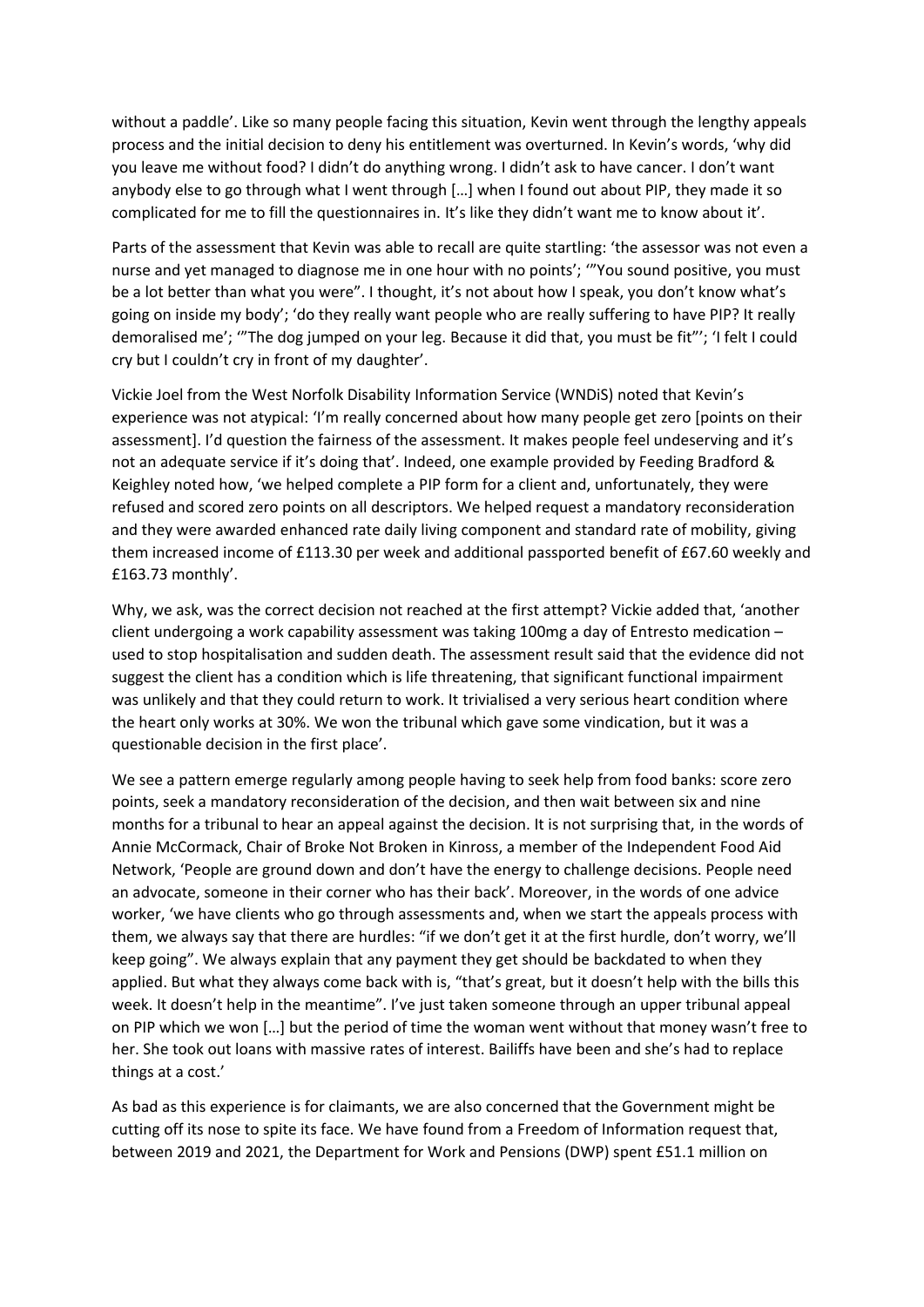service running costs associated with PIP appeals. The DWP was unable to break down that figure between successful and unsuccessful defences of initial decisions that had been challenged.

We believe it is worth noting that while the assessments are often labelled 'health assessments', there appears to be a lack of specialist medical knowledge throughout the process. Marc Francis of Z2K drew our attention to a survey in which two-thirds of respondents said they felt the assessors did not understand their condition and that the report they saw afterwards did not reflect what they had said to the assessor<sup>2</sup>. Indeed, it was suggested to us that the contractors who are paid by the DWP to run the assessment process view it not a as medical diagnosis but an assessment of functionality; what you can or cannot do: 'Right or wrong, badly done or not, this is the way they perceive their remit from the Government; and they operate accordingly'.

One additional issue to emerge has been the effect on passported entitlements, such as Blue Badges, of inaccurate decisions taken on the back of assessments. Among the examples shared by WNDiS was of a young adult who has autism and epilepsy, as well as learning difficulties. Despite being given enhanced mobility for PIP, he didn't score any points for the 'moving around' section. Although he can walk, he is a wheelchair user because of his epilepsy. His mother is worried about how she will manage to get him to some upcoming hospital appointments in London without a Blue Badge. Another disputed decision is for an older client from WNDiS who has multiple health issues and is only able to walk a few steps, but had a Blue Badge refused because his original assessment stated incorrectly that he could walk 200 metres.

In a similar vein, we were informed by a social enterprise working with people in poverty, in Sheffield, of one man's 'battles with a system that makes him suicidal. His Housing Benefit was reduced recently because a computer linked his Housing Benefit to a PIP renewal request. The PIP renewal deadline had been extended by the DWP, so his renewal was delayed. I challenged Housing Benefit by email. I heard nothing and phoned to investigate. I was told they were two months behind with responding to emails, but that they would look into it. They reinstated the Housing Benefit - only to write to him last week to stop his Housing Benefit because they didn't have sufficient information on his self-employment (two sessions of craft/origami teaching a week, which hasn't changed for years).'

There is a clear need to renew and rebalance the contract between the DWP and people undergoing assessments for sickness and disability benefits. We welcome the DWP's acknowledgement in the disability Green Paper that, 'there needs to be more trust and confidence in assessment decisions', as well as its desire to 'explore making changes to assessments so that people have more confidence in our decisions and are less likely to feel the need to appeal a decision made after an assessment'. We also agree with the DWP that, 'audio-recording assessments will help improve trust in our decisions'. However, we note that a firm date has yet to be given for the full rollout of this option.

## **Recommendations**

We recommend that everyone undergoing a benefit or health assessment should immediately be offered the choice of having their assessment audio-recorded, with a transcript made available afterward, to ensure utmost transparency and accuracy throughout the process.

We also recommend that it should be mandatory for assessments to show what medical evidence each assessor has followed and used when reaching their decision, and for medical evidence to be

<sup>2</sup> https://www.z2k.org/wp-content/uploads/2021/05/FINAL.pdf